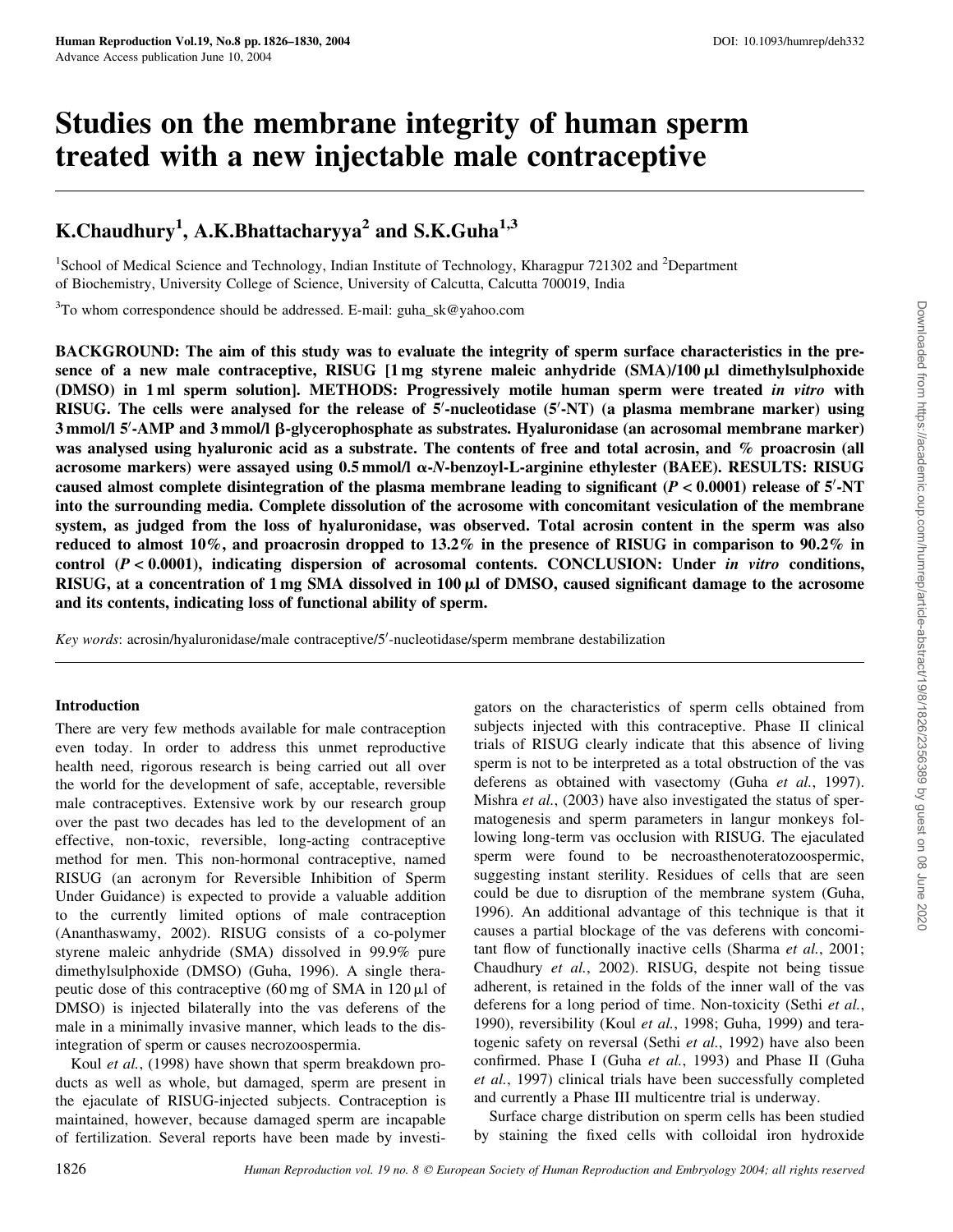particles and then observing under scanning electron microscopy (SEM). Microelectrophoretic mobilities of the sperm cells have also been observed at  $25^{\circ}$ C in sorbitol phosphate buffer at pH 7.4 under a potential gradient of 2 V/cm and constant current of 80 mA on a Neubauer chamber fitted with two parallel stainless steel electrodes separated by a distance of 1 cm. Subsequently, zeta potential has been calculated (Sharma et al., 1995). A similar study has been carried out with RISUG-treated sperm, which clearly shows that the polyelectrolytic nature of RISUG induces a surface charge imbalance on the human sperm membrane system (Sharma S, Guha SK and Anand S, unpublished data), the integrity of which is essential for sperm–oocyte interaction. However, nothing is known in terms of the leakage with concomitant loss of membrane markers from sperm treated with RISUG. Therefore, in an effort to establish the effect of RISUG on the destabilization of the human sperm membrane system, the present in vitro studies have been performed.

Three important key enzymes that facilitate sperm–oocyte interaction are (i)  $5'$ -nucleotidase  $(5'$ -NT) which is associated with the anterior part of the plasma membrane and is involved in sperm metabolism (Caporiccio et al., 1992) and appropriate timing of acrosome reaction (Centola et al., 1997); (ii) hyaluronidase that causes dispersion of cumulus cells around the oocyte in vitro (Lin et al., 1994); and (iii) the proacrosin–acrosin system which helps the sperm to penetrate through the zona pellucida, the species-specific glycoprotein layer of the oocyte. The presence of 5'-NT in the human male genital tract was shown for the first time by Konrad et al. (1998). 5'-NT is localized on the outermost surface of the human sperm (Takayama et al., 2000). The extent of membrane damage may be positively correlated with the amount of 5'-NT released into the sperm's environment. The role of hyaluronidase in fertilization was first discovered from experiments on tubal ova (McClean and Rowlands, 1942). The cumulus oophorus cells are held together by a hyaluronic acid matrix, and hyaluronidase is known to have an essential role in sperm penetration through that layer by hydrolysis and depolymerization of the hyaluronic acidcontaining matrix of the follicular cell layer surrounding the oocyte (Zaneveld and De Jonge, 1991). Experiments with hyaluronidase antibodies and inhibitors provide further evidence for a role of sperm hyaluronidase in the process of fertilization (Dunbar et al., 1976; Reddy et al., 1980). The enzyme is specifically localized in the acrosome of human sperm and may be activated effectively by human seminal proteins (Mandal and Bhattacharyya, 1995). Acrosin, a sperm-specific proteinase (EC 3.4.21.10), is a trypsin-like enzyme mainly responsible for the passage of sperm through the zona pellucida of the ovum (McRorie and Williams, 1974) and is located in the sperm acrosome (Bhattacharyya and Zaneveld, 1982). Most of the acrosin  $(\sim 93\%)$  is present in human sperm in an inactive zymogen form called proacrosin (Parrish and Polakoski, 1979; Goodpasture et al., 1980). The subject has been reviewed by one of the authors (Bhattacharyya and Kanjilal, 1991) and it has been established that in vitro immobilization of sperm causes release of the enzyme (Bhattacharyya and Zaneveld, 1978). An

extensive amount of work has been done by others and ourselves on the quantification of total acrosin, acrosin inhibitors and proacrosin present in human ejaculated sperm (Schill, 1990; Reichart et al., 1993; Chatterjee et al., 1999).

#### Materials and methods

#### Chemicals

Hyaluronic acid (from human umbilical cord, potassium salt, grade I), hyaluronidase (from bovine testes, type IV), Triton X-100, N-acetylglucosamine, p-dimethylaminobenzaldehyde, human serum albumin (fraction V),  $\alpha$ -N-benzoyl-L-arginine ethylester (BAEE), 5'-adenosine monophosphate (5'-AMP), β-glycerophosphate and benzamidine were purchased from Sigma Chemical Co. (USA). Spectrapor membrane tubings were purchased from Spectrum Medical Industries Inc. (USA). The polymers styrene and maleic anhydride used for the synthesis of RISUG were obtained from Fluka (Switzerland). Other chemicals were of analytical or guaranteed reagent grade and were purchased from BDH (UK) or from E.Merck (Germany).

#### Collection and treatment of human semen

Fresh ejaculates were collected by masturbation after 3–5 days abstinence from selected proven fertile individuals aged 26–39 years. The samples were allowed to liquefy for 20 min and the sperm were separated by centrifugation at  $3000 g$  for 10 min for the removal of seminal plasma. The sperm pellets were then layered under 2 ml of Biggers–Whitten–Whittingham medium (BWW; Biggers et al., 1971) modified according to Overstreet et al. (1980) containing no pyruvate, lactate, dextrose and albumin. The progressively motile cells were separated from the top and were pelleted again at  $5000 g$ for 5 min. The pellet was then washed once in 2 ml of BWW medium and the sperm were then dispersed, divided into two equal volumes (groups A and B) and were kept in a 5%  $CO<sub>2</sub>$  incubator at 37°C for 3 h. Group A consisted of the experimental fraction where the sperm were treated with RISUG (1 mg of the polymer styrene maleic anhydride (SMA) dissolved in  $100 \mu l$  of DMSO in a volume of 1 ml suspension) in vitro for 5 min which was standardized to be the optimal time for significant damage of membranes, at  $30^{\circ}$ C, and group B served as control samples which received DMSO only.

## Synthesis of RISUG

Styrene and maleic anhydride monomer, after rigorous purification, were taken in a 1:1 ratio (20 g styrene and 20 ml maleic anhydride). Ethyl acetate was added to the styrene and maleic anhydride mixture and  $N_2$  gas purged into the glass bottles. Polymerization was done by gamma irradiation  $(0.3 \text{ Gy/s at } 37^{\circ}\text{C with a total dosage of})$ 2.4 Gy) which was followed by precipitation with petroleum ether and soxhlet distillation using 1,2-dichloroethane and distilled water respectively. Monomers were removed meticulously. The SMA obtained was purified, powdered and stored in stoppered sterile glass tubes.

#### Estimation of 5'- nucleotidase

Washed sperm pellets (after removal of all seminal plasma containing nucleotidases and phosphatases) were taken from both groups A and B and resuspended in 20 mmol/l Tris–HCl saline buffer (pH 7.4) containing  $0.55$  mmol/l MgCl<sub>2</sub> such that each reaction system contained  $10 \times 10^6$  cells/ml. An aliquot of 100 ml of sperm suspension was added to the buffered substrate solution 3 mmol/l 5'-adenosine monophosphate  $(5'$ -AMP) or  $3$  mmol/l  $\beta$ -glycerophosphate ( $\beta$ -GP) as substrate in 20 mmol/l Tris–HCl saline buffer, pH 7.5 to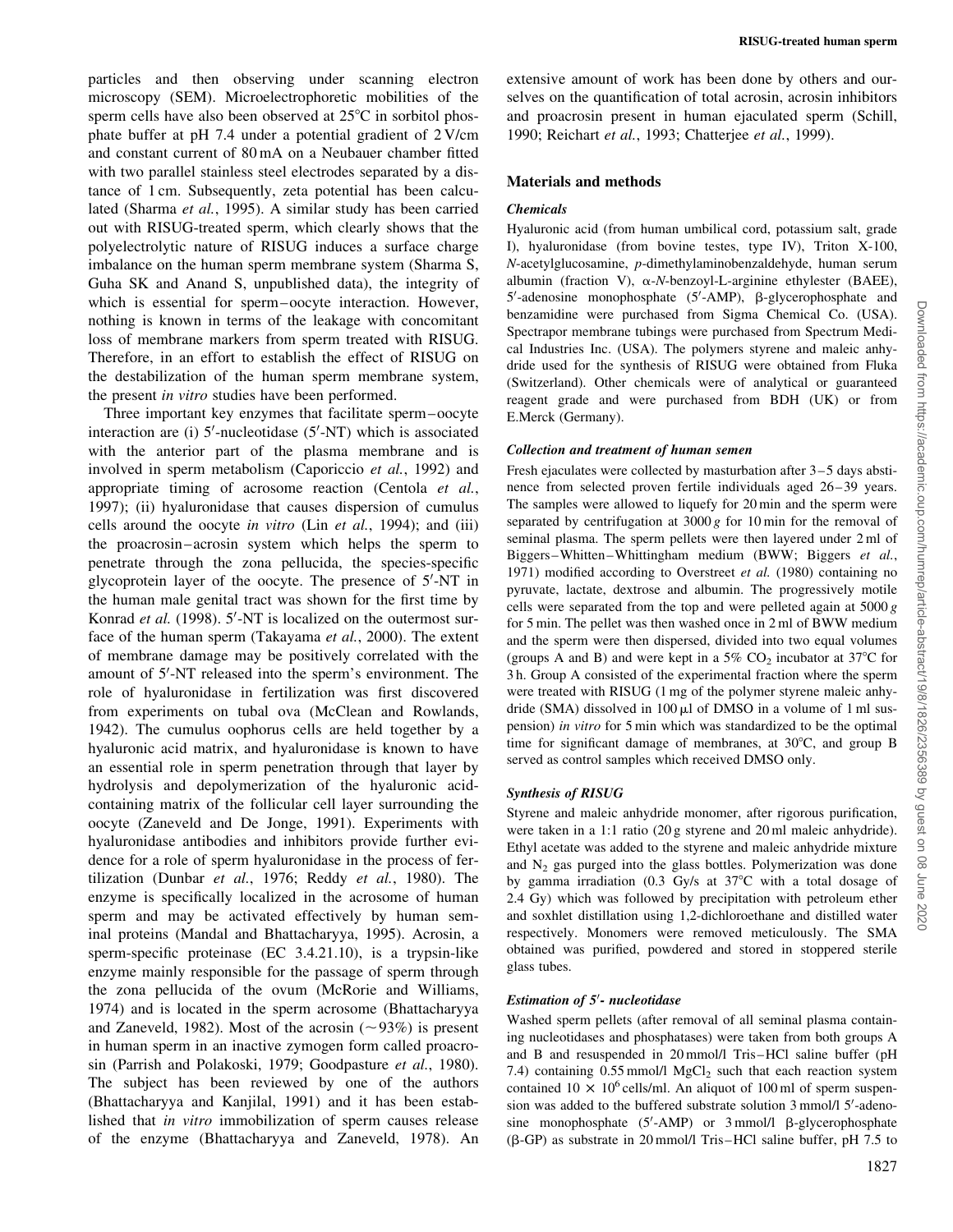make a final assay volume of  $0.5$  ml and then incubated at  $37^{\circ}$ C for 30 min with occasional shaking. The reaction was stopped by adding 10% trichloroacetic acid and was kept in ice for 10 min. It was then centrifuged at 10 000 g, the supernatant collected and the amount of inorganic phosphate (Pi) released was measured following the method of Das et al. (2002). The activity of 5'-NT was calculated by subtracting the activity of non-specific phosphatases using  $\beta$ -GP as substrate from the activity calculated with  $5'$ -AMP as substrate, and the results are expressed in terms of mg Pi released/h/10<sup>6</sup> sperm.

#### Hyaluronidase assay

The treated (group A) pellets, as well as the control cells (group B), were extracted with 1.0 ml of 2% v/v Triton X-100 in 0.1 mol/l acetate buffer with physiological saline (pH 3.8) for 30 min at  $37^{\circ}$ C. The extract was then centrifuged at  $7000 g$  for 10 min and the supernatant was used for evaluation of hyaluronidase activity. The assay was carried out according to the modified method of Aronson and Davidson (1967). The 500 ml reaction mixture contained 300 mg hyaluronic acid in 150 ml 0.1 mol/l acetate buffer (pH 3.8) containing 0.9% w/v NaCl, 100 ml human sperm extract from RISUGtreated or control (DMSO-only) groups. The volumes were adjusted to 500 ml by 0.1 mol/l acetate buffer (pH 3.8). The reaction was carried out at  $37^{\circ}$ C for 1 h. The reaction was initiated by addition of the enzyme to substrate preincubated at  $37^{\circ}$ C for 10 min. This assay system demonstrated linear kinetics up to 105 mIU of hyaluronidase activity. The reaction was stopped by raising the reaction pH from 3.8 to 8.9 by adding 10 ml 4 mol/l NaOH and 100 ml 0.8 mol/l potassium tetraborate solution (pH 9.2). The reaction mixture was then assayed for the release of N-acetylhexosamine using the method of Reissig et al. (1955)using N-acetylglucosamine as the standard. The mixture was kept in a boiling water bath for 3 min, and the cooled mixture was treated with  $3 \text{ ml } 1\%$  (v/v) p-dimethylaminobenzaldehyde reagent in glacial acetic acid, containing 1.25% (v/v) 10 mol/l HCl, and incubated at  $37^{\circ}$ C for 60 min. Absorbance was measured at 585 nm, with respect to relevant blanks. The unit activity of hyaluronidase, expressed in mIU, was defined as the amount of enzyme that caused the release of 1 mmol/l of N-acetylglucosamine in 1 h at 37°C (Zaneveld et al., 1973).

#### Estimation of proacrosin and acrosin

The human sperm pellets, containing  $50-75 \times 10^6$  cells, from both treated and control groups were washed twice with 10 mmol/l phosphate buffer, pH 7.4, and were separated at  $6000 g$  for 10 min at  $0-4$ °C. The washed sperm were then extracted with 1 ml HCl, pH 3.0 at  $4^{\circ}$ C in the presence of 50 mmol/l benzamidine. Inert plastic tubes were used since acrosin sticks to glass tubes unless siliconized. Extraction was carried out for 1 h at  $4^{\circ}$ C with continuous stirring using a magnetic stirrer. The acid-extracted sperm suspension was then centrifuged at 30 000 g for 30 min at  $4^{\circ}$ C. The supernatant thus obtained contains both proacrosin (precursor) and free acrosin at pH 3. Benzamidine was dialysed out using Spectrapor 3500 cutoff bags with three changes of 1 mmol/l HCl at pH 3.0 in the cold  $(0-4\degree C)$ . The content of free acrosin was assayed directly, and the proacrosin (inactive) content was estimated by converting the precursor acrosin to active acrosin on incubation at 37°C for 10 min in 100 ml 50 mmol/l Tris–HCl buffer, pH 8.0 and then assayed by decreasing the pH to 3.0, following the methods of Bhattacharyya et al. (1979) and Goodpasture et al. (1980). The total acrosin was calculated as free plus activated acrosin. The assay system contained 0.5 mmol/l BAEE and 50 mmol/l  $CaCl<sub>2</sub>$  in 50 mmol/l Tris–HCl buffer, pH 8.0, and the change in absorbance was measured at 253 nm at 25°C in a Hitachi U 3210 spectrophotometer. A molar absorbance

Table I. Semen parameters as per World Health Organization (1999) guidelines

| Semen parameters            | Values (mean $\pm$ SD)   |  |
|-----------------------------|--------------------------|--|
| Volume (ml)                 | $3.4 \pm 1.1$            |  |
| Sperm count (/ml)           | $116 \pm 38 \times 10^6$ |  |
| Sperm motility $(\% )$      | $62 \pm 5$               |  |
| Progressive motility $(\%)$ | $38 \pm 5$               |  |
| Normal morphology $(\%)$    | $64 \pm 3$               |  |

difference of 1150/mol/cm was used to convert change in absorbance to micromoles of hydrolysed BAEE. One milli International Unit (mIU) of acrosin activity was defined as the amount of enzyme which hydrolysed 1 nmol BAEE per minute at  $pH$  8.0 and at  $25^{\circ}C$ .

#### Statistical analysis

Data obtained from RISUG-treated cells were compared to that of controls using the Student's t-test with the level of significance set at  $P < 0.001$ .

#### Results

Semen value parameters  $(\pm$  SD) as per World Health Organization (1999) guidelines are reported in Table I. Table II shows the activity of 5'-NT in terms of inorganic phosphate (Pi) released per hour per  $10<sup>6</sup>$  cells in the environment outside sperm suspension for the experimental fraction (group A) and control sperm (group B). A significant release  $(P < 0.0001)$  of the enzyme from the plasma membrane into the solution surrounding the sperm treated with RISUG (1 mg SMA dissolved in 100 ml DMSO) was observed as compared to control sperm (treated only with DMSO). The results showed that only  $\sim$ 7% of hyaluronidase remains associated with the sperm membrane system on treatment with RISUG, and most of the enzyme ( $P < 0.0001$ ) is released into the medium. It is, however, interesting to note that RISUG did not effectively inhibit the enzyme and that the activity could be detected in the medium. In control conditions, the enzyme mostly remained bound to the membrane. Table II also demonstrates the activity of free acrosin, total acrosin, inhibited acrosin and the proacrosin content in both the groups. A significant decrease ( $P < 0.0001$ ) in both free acrosin and total acrosin activity was observed in the sperm treated with the contraceptive RISUG as compared to control sperm. A significantly higher content of acrosin ( $P < 0.0001$ ) was found to exist in the proacrosin form (90.2%) in group B sperm, compared to the small amount of acrosin in the proacrosin form (13.2%) in sperm belonging to group A (treated with RISUG). In control cells, in the absence of SMA and using only DMSO as the solvent, complete activation of proacrosin occurred within 10–15 min.

# Discussion

The anterior part of the sperm head plays an important role in the success of fertilization and any disturbance in the membrane system causes impairment in the gamete interaction. It is well documented that in all mammalian sperm, destabilization of the plasma membrane along with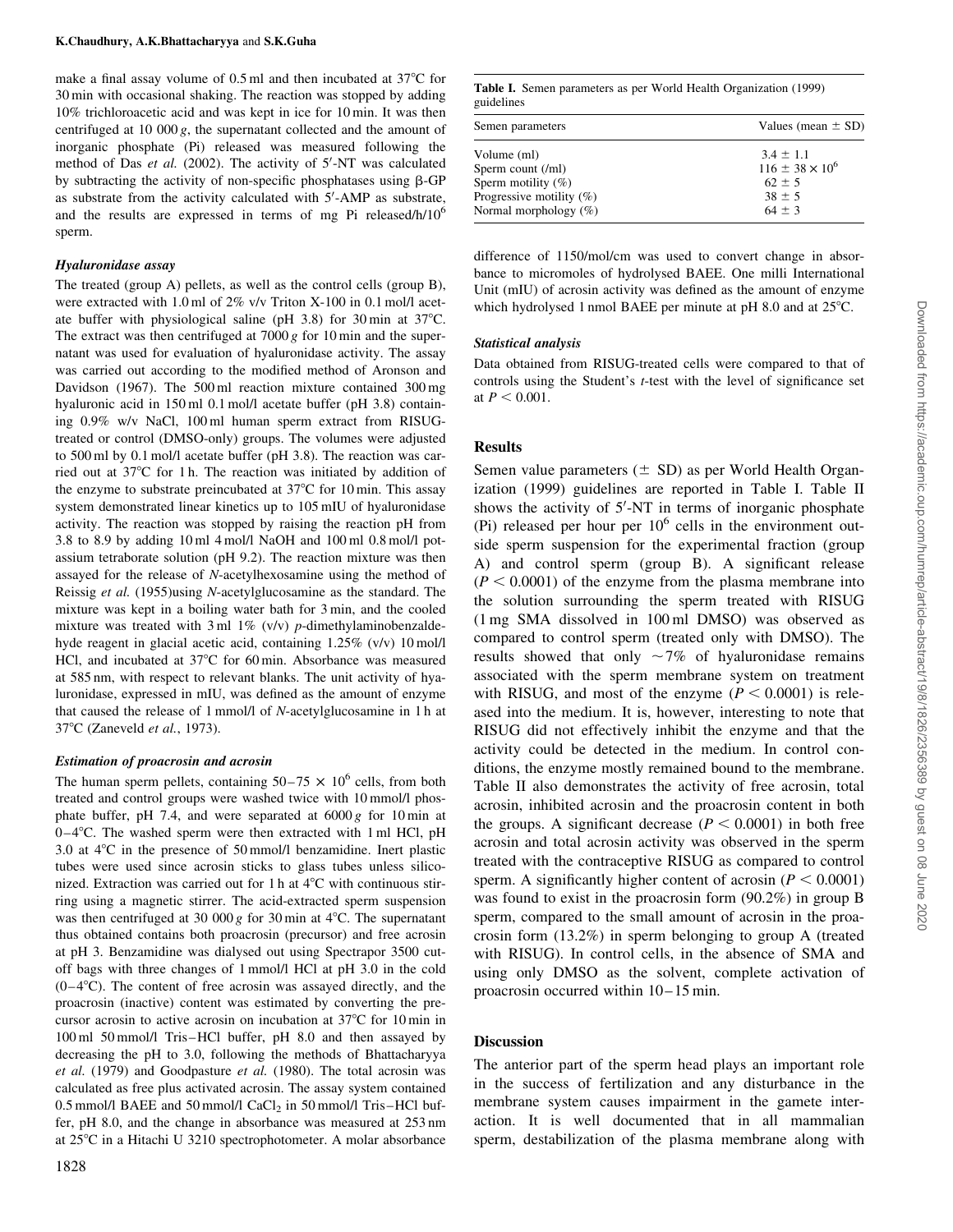Table II. Release of enzymes from plasma and acrosomal membranes of human sperm following in vitro treatment with RISUG<sup>a</sup>

| Membrane-associated enzymes             | Group A<br>(RISUG-treated cells)<br>10 mg SMA/1 ml DMSO | Group B<br>(controls)<br>DMSO only | $P$ value |
|-----------------------------------------|---------------------------------------------------------|------------------------------------|-----------|
|                                         |                                                         |                                    |           |
| Release into supernatant                | $57.2 \pm 3.2$                                          | $19.2 \pm 1.6$                     | < 0.0001  |
| Associated with sperm                   | $11.9 \pm 2.9$                                          | $50.9 \pm 3.7$                     | < 0.0001  |
| Hyaluronidase <sup>c</sup> ( $n = 15$ ) |                                                         |                                    |           |
| Released into supernatant               | $10.3 \pm 0.9$                                          | $1.0 \pm 0.5$                      | < 0.0001  |
| Associated with sperm                   | $0.9 \pm 0.6$                                           | $12.4 \pm 1.6$                     | < 0.001   |
| Proacrosin-acrosin system               |                                                         |                                    |           |
| $(n = 16)$                              |                                                         |                                    |           |
| Free acrosin <sup>d</sup>               | $5.2 \pm 3.1$                                           | $197.2 \pm 14.6$                   | < 0.0001  |
| Total acrosin <sup>d</sup>              | $105.5 \pm 25.2$                                        | $1275.2 \pm 35.2$                  | < 0.0001  |
| Inhibited acrosin activity <sup>d</sup> | $13.2 \pm 1.2$                                          | $90.2 \pm 1.6$                     | < 0.0001  |

Values in parentheses are the number of experiments.

<sup>a</sup>RISUG: Reversible Inhibition of Sperm Under Guidance [1 mg styrene maleic anhydride (SMA)/100 µl dimethylsulphoxide (DMSO) in 1 ml sperm solution].  $b$ Activity is expressed in terms of  $\mu$ g inorganic released/h/10<sup>6</sup> sperm.

<sup>c</sup> Amount of enzyme that causes the release of 1 nmol of N-acetyglucosamine in 1 h at 37 °C.

Results are presented as mIU/min/106 sperm.

the underlying outer acrosomal membrane system leads to vesiculation which subsequently causes leakage of key molecules (Bhattacharyya and Zaneveld, 1982; Zaneveld and De Jonge, 1991). Ultrastructural studies on human sperm have also indicated disintegration of the surface membranes by sperm-inactivating agents (Courtot et al., 1994). Excessive loss of the plasma membrane-associated enzyme, 5'-NT, occurred on treatment with RISUG. In the present study, under in vitro conditions, at a concentration of 1 mg SMA dissolved in 100 ml of DMSO the sperm (comprising of  $10-12 \times 10^6$  motile cells) failed to retain the integrity of the plasma membrane as judged by 82% loss of the marker molecule into the surrounding medium, thereby indicating an effective contraceptive effect of RISUG. However, it remains to be resolved whether the enzyme is released in association with the membrane or in free form.

The role of hyaluronidase in solubilizing the cumulus oophorus and aiding successful attachment to the oocyte has been shown by several workers (Reddy et al., 1980; Zaneveld and De Jonge, 1991) and the inhibition of the enzyme causes blockage of fertilization of mammals (Perreault et al., 1980; Joyce et al., 1986). We have shown previously that this enzyme remains mostly bound to human sperm membranes and can be activated by seminal molecules (glycoproteins) (Mandal and Bhattacharyya, 1995). Almost 90% loss of hyaluronidase from the acrosomal membrane system on treatment with RISUG indicates complete degeneration of the acrosome, possibly owing to vesiculation of plasma membrane with outer acrosomal membrane. Considering the essentially cationic nature of hyaluronidase along with some anionic characteristics (Harrison, 1988), the mechanism of interaction with the polyelectrolyte SMA dissolved in DMSO may be assumed to be some kind of an interaction probably leading to destabilization of the membrane system. The key enzyme for the penetration of the zona pellucida by the sperm is acrosin (Bhattacharyya et al., 1979) and fertilization is prevented if the enzyme is inhibited under in vitro conditions. However, evidence indicates that delayed fertilization does occur in mice sperm lacking acrosin protein (Adham et al., 1997). It was concluded that determination of acrosin may be a useful indicator of the fertility potential in men (Schill, 1990; Reichart et al., 1993). Bartoov et al. (1994) established a direct relationship between sperm acrosin, quantitative estimation of enzymatically active non-zymogen (free) acrosin, proacrosin and total acrosin activity in different patients with male factor infertility activity and IVF. Quantification of acrosin, along with its precursor, which mostly remains associated with the inner acrosomal membrane of human sperm, indicates significant inactivation of the active form of the enzyme on treatment with RISUG. The low content of proacrosin on RISUG treatment indicates disruption of the membranes, which, when associated with sperm, show a high content of proacrosin (92.2%). The results are in good agreement with the TEM images showing disintegration and complete vesiculation between plasma and acrosomal membranes on treatment with RISUG (Guha, 1996). Our results clearly indicate the loss of functional competence of human sperm on treatment with the newly developed contraceptive, RISUG. This is of particular importance with regard to the possibility of developing RISUG as a highly effective contraceptive.

#### Acknowledgements

One of the authors, Koel Chaudhury, is grateful to The Council of Scientific and Industrial Research (CSIR) for providing partial travel assistance to present a part of the data at the VII International Congress on Andrology held at Montreal, Canada from June 15 to 19, 2001. This study has been supported by the Government of India, Ministry of Health & Family Welfare, and conducted with the clinical trial approval of the Drugs Controller of India. We thank the Chairman and members of the Ethics Committees for their understanding and permission given for carrying out the experiments.

#### References

- Adham IM, Nayernia K and Engel W (1997) Spermatozoa lacking acrosin protein show delayed fertilization. Mol Reprod Dev 46,370–376.
- Ananthaswamy A (2002) Now it's men's turn. A contraceptive injection makes its debut in India. New Scientist 174,5.
- Aronson NN Jr and Davidson EA (1967) Lysosomal hyaluronidase from rat liver. J Biol Chem 242,437–440.